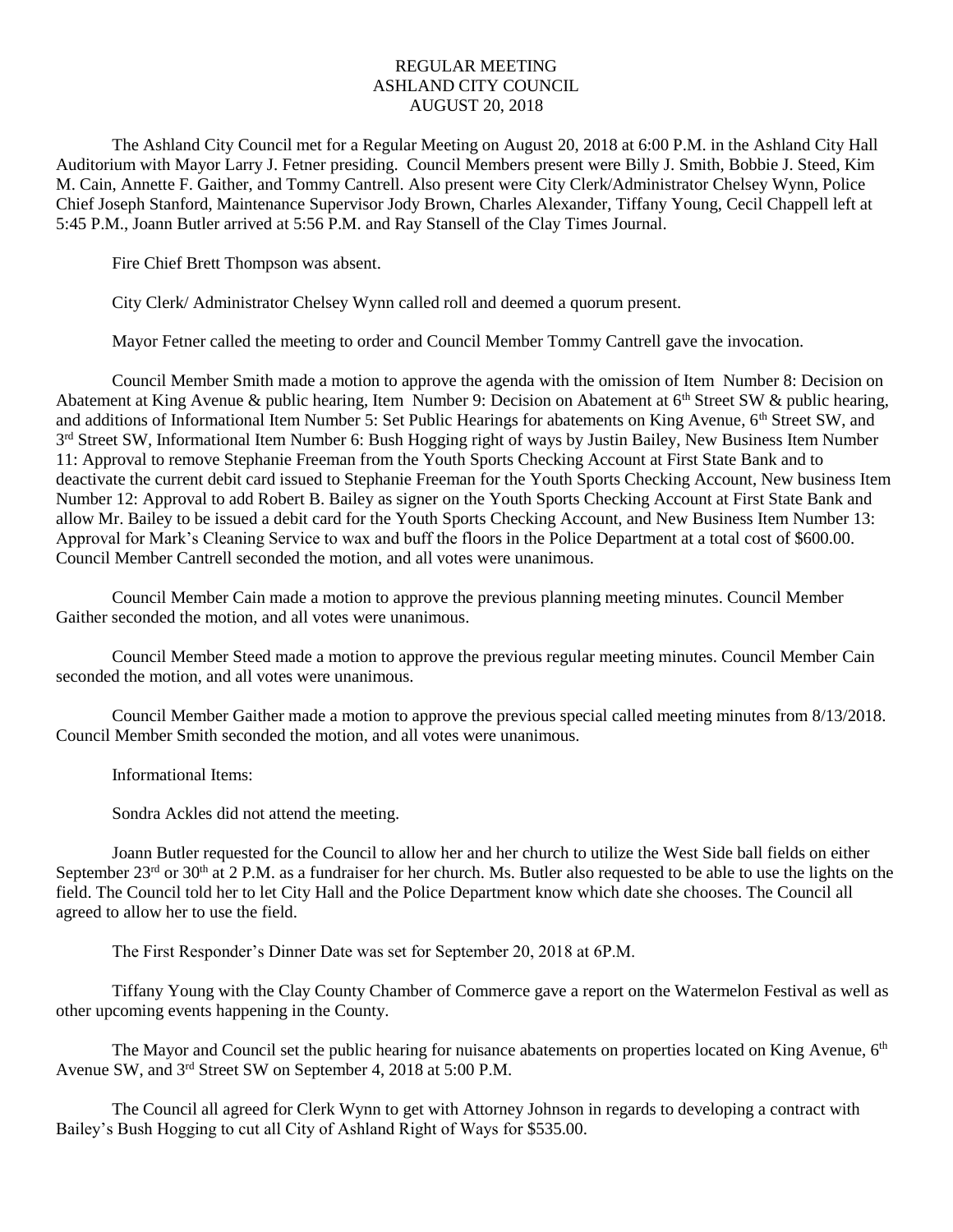Committee Reports:

Mayor Fetner gave his condolences to the family of Mr. Curlee who had recently passed away. Mayor Fetner also thanked everyone who had a part in the Watermelon Festival and said that it was a big success.

Council Member Smith thanked the Police Department and the Maintenance Department for their work keeping everyone safe and everything clean at Pride Day.

Council Member Steed did not report.

Council Member Cain thanked everyone for all of their hard work to make the Watermelon Festival such a big success.

Council Member Gaither reported on the success of the Senior Center pancake breakfast and said they profited over \$900.00.

Council Member Cantrell gave an update from Youth Sports Coordinator Ben Bailey. Council Member Cantrell reported that there are 80 kids signed up for soccer and the Youth Sports League raised \$400.00 at their kick off fundraiser at the Watermelon Festival.

Police Chief Stanford reported on upcoming events that the Police Department would be working including the jamboree at the High School and the rodeo. Chief Stanford also reported on the success of the Watermelon Festival.

City Clerk/ Administrator Chelsey Wynn thanked everyone for all of their hard work, time and effort that went into making the First Annual Clay County Yellow-Meated Watermelon Festival so successful.

Maintenance Supervisor Jody Brown thanked everyone for all of their hard work that went into the Watermelon Festival.

New Business:

Council Member Smith made a motion to approve the bills received since the last regular meeting in the amount of \$10,176.11. Council Member Gaither seconded the motion, and all votes were unanimous.

Council Member Cain made a motion to approve advertising with the Volunteer Athletic Club at a total cost of \$325.00. Council Member Cantrell seconded the motion, and all votes were unanimous.

Council Member Gaither made a motion to approve deeming maintenance department items (list attached) as surplus as they are no longer needed by the City of Ashland and to sell them by sealed bids. Council Member Cain seconded the motion, and all votes were unanimous.

Council Member Cain made a motion to pay Talladega Tractor an estimated \$1,417.00 (shipping not included) for parts to repair the Housing Authority's gutter vacuum. Council Member Cantrell seconded the motion, and all votes were unanimous.

Council Member Gaither made a motion to pay The Goodyear Tire Company \$526.20 for a set of tires for Unit 171. Council Member Smith seconded the motion, and all votes were unanimous.

Council Member Cain made a motion to pay Edgar & Associates \$375.00 for audit planning. Council Member Gaither seconded the motion, and all votes were unanimous.